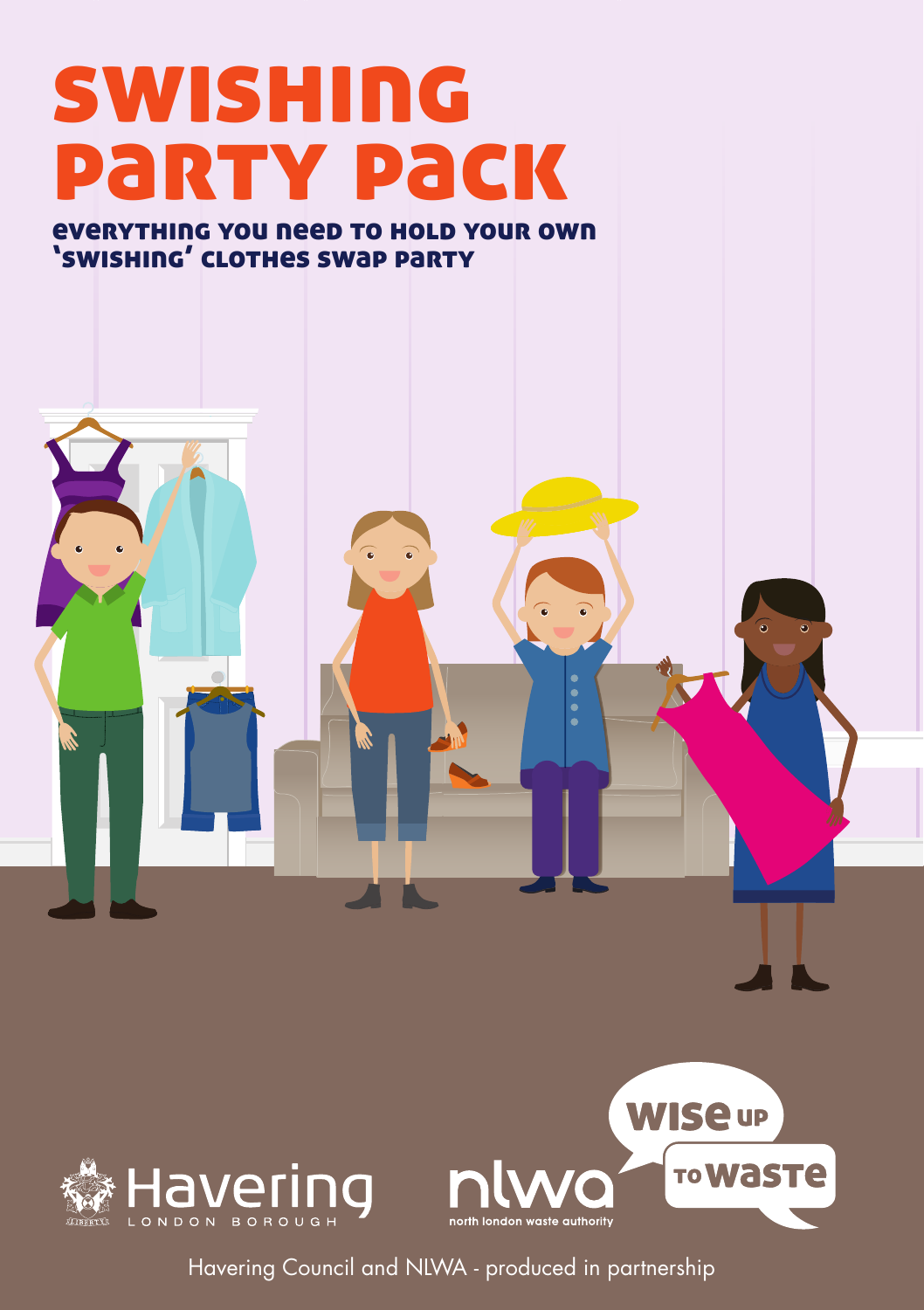the average uk household owns around £4,000 worth of clothes, 30% of which have not been worn for a year.

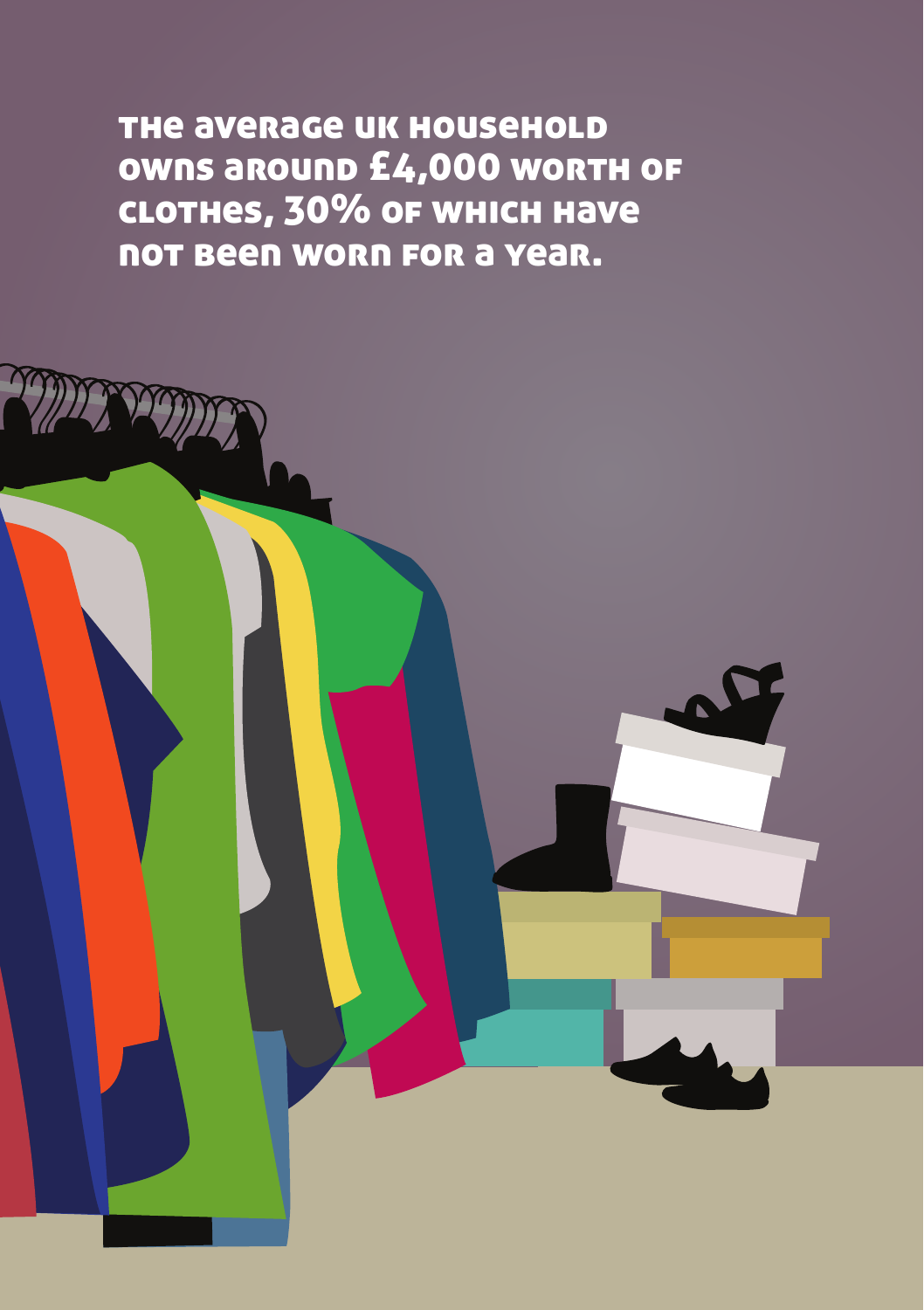

# contents

| Why swishing? $\ldots \ldots \ldots \ldots \ldots \ldots \ldots$ |  |
|------------------------------------------------------------------|--|
| Planning your swishing party  4                                  |  |
|                                                                  |  |
| Successful swishing 8                                            |  |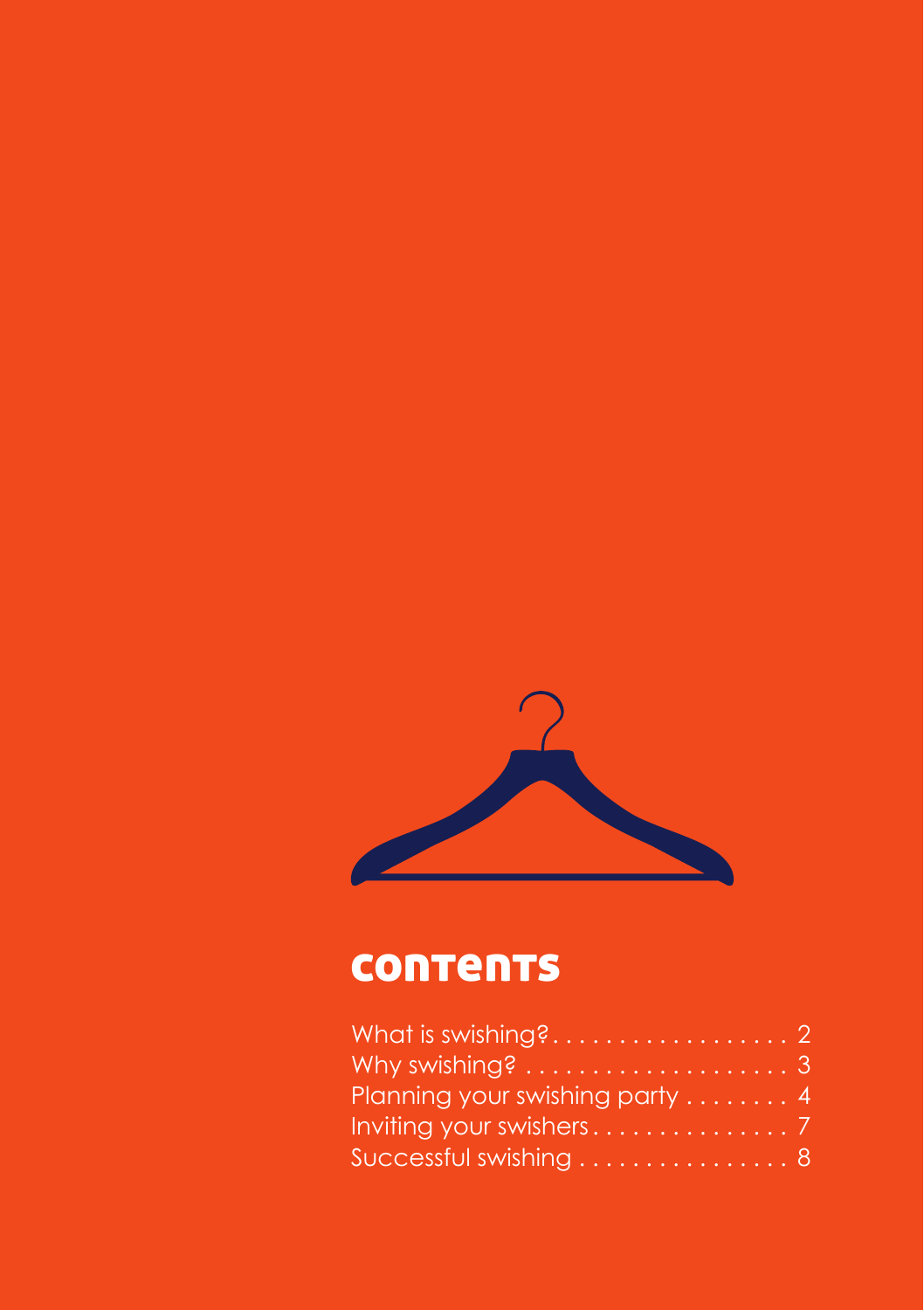# what is swishing?

Swishing is a way to have a clear out and get a whole new wardrobe without spending any money . The idea is to get together with friends and family to swap clothes, accessories and shoes . This is how it works:

**STEP 1** Decide who to invite, a venue (whose home to use), and a date that suits everyone.

**STEP 2** Ask everyone to look through their wardrobes for good quality items they no longer wear (or have never worn!) .

**STEP 3** Ask everyone to bring their pre-loved items to the party and let the swishing begin. The aim is to find new homes for all the donated items.

> Swishing events are also called swap shops, clothes swaps, frock exchanges and shwopping.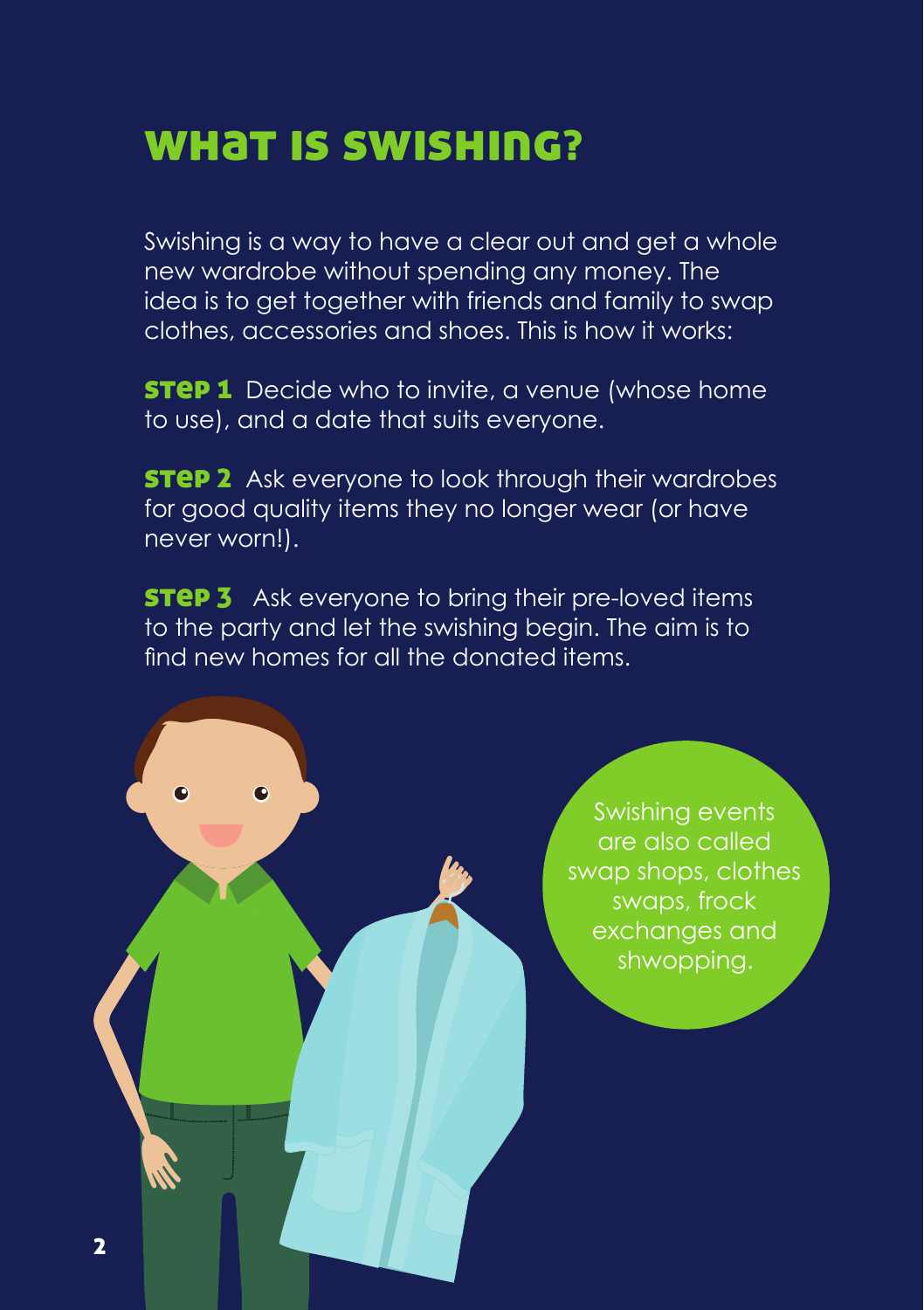# why swishing?

#### it saves you money

Swishing is a fun, free fashion activity. You can pick up some fantastic new clothes without having to spend any money . You can also save money by holding the party in your own home rather than hiring a venue or paying to go to an event.

#### it's a great way to meet people

Planning your own swishing party provides the perfect opportunity to invite your new neighbours over, get to know fellow students or just get all your old friends together. It is a great ice breaker when you move into a new neighbourhood or if you've just started at college or university.

#### it's good for the planet

When we throw away textiles it is a waste of the resources such as energy and water that have gone into producing and transporting them. Clothes that are put into our general rubbish can rot down and create methane, a damaging greenhouse gas. While recycling is a better option for textiles, it still has an impact on the environment which could be avoided by reusing our textiles instead .

 We throw away approximately **one million tonnes** of clothing a year – 50% of which ends up in landfill.

 $\odot$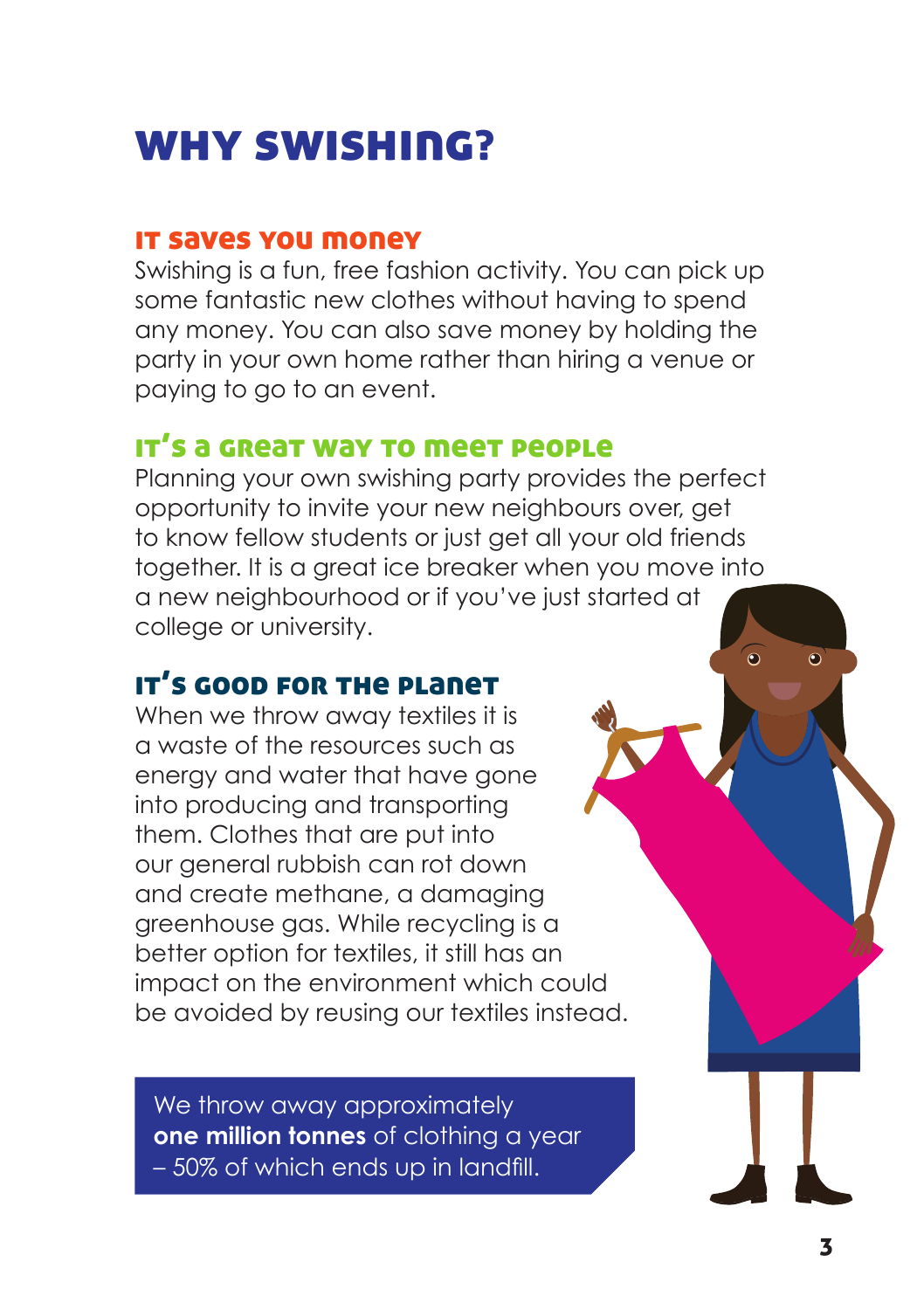## planning your swishing party

#### **WHO**

First of all, decide who you want to invite. Would it work best with housemates, close friends and family or would you like to use the opportunity to meet your neighbours or get to know your fellow students or work colleagues? Involve everyone – both men and women can swish!

#### **WHen**

when the best time is for them.<br>It might work well to hold it Once you know who would like to come, you can find out

on a week night at the weekend.  $\sum_{n=1}^{\infty}$  at the weekend .  $\sum_{n=1}^{\infty}$  are .

#### **WHERE**

If you have enough space, you might like to hold it in your home. If not, you could ask a friend to host the party, or organise a lunch-time swish at work. There is no reason why you couldn't hold the event in a public place such as a community centre, but don't forget there may be a charge for hiring the venue.

#### **HOW**

 $\bullet$  $\bullet$  $\bullet$ 

There are a number of different ways to organise your swishing party. What you

decide may depend so that people on who is coming can pop in after  $\sqrt{a}$  and how much work, or make it  $\left( \begin{array}{ccc} \bullet & \bullet \\ \bullet & \bullet \end{array} \right)$  and time you will have. into more of a  $\blacksquare$  There are three party and hold it  $\left| \right|$  suggestions on the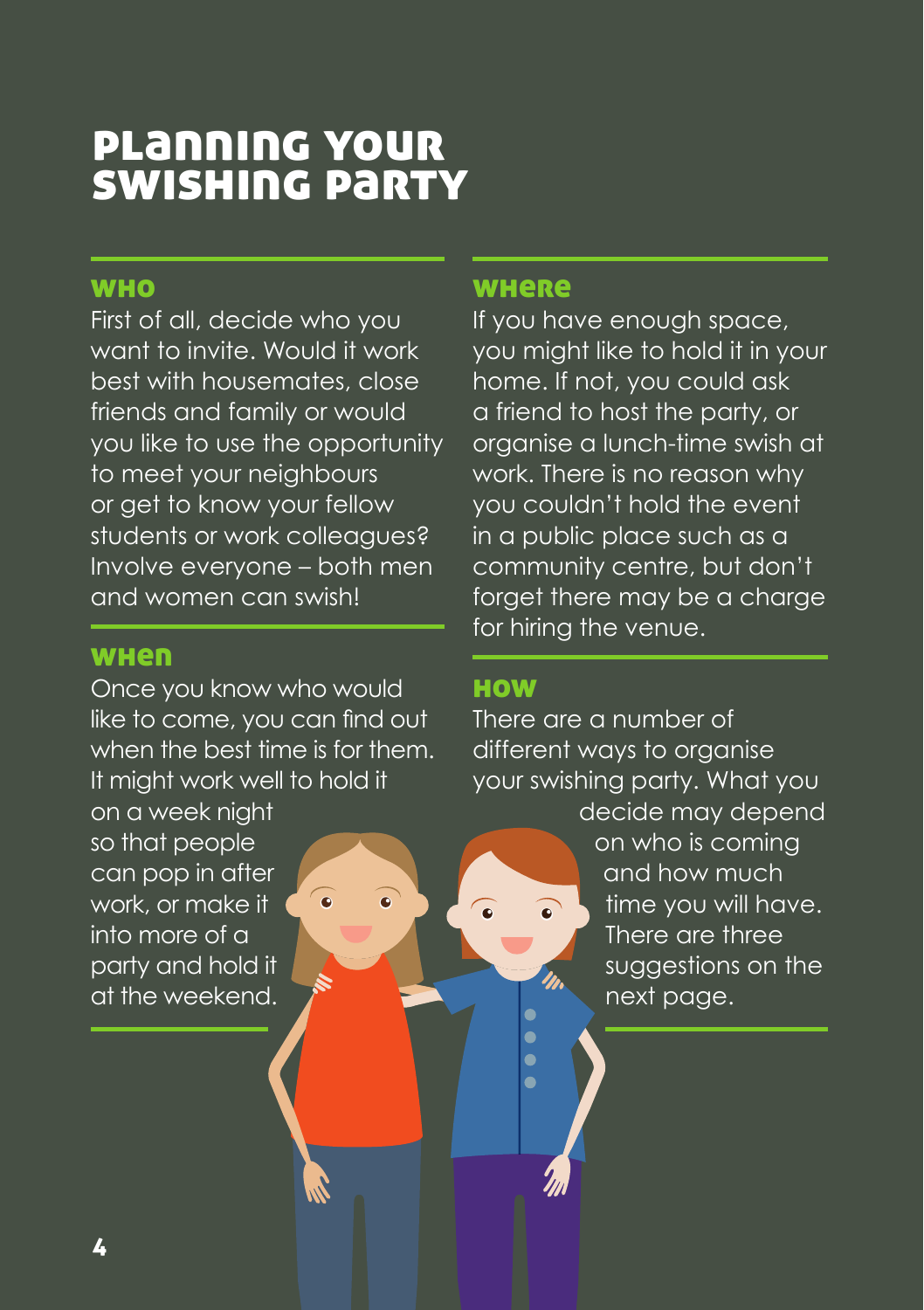

#### the simple swishing party **This one is fuss-free, open to everyone**

**and should ensure plenty of 'stock'.** 

Ask everyone to bring any items they no longer want. Neatly display similar items together and ask your quests to browse and choose as many items as they like.

#### the specific swishing party

**This is a good option if you are looking for a particular item.**  Ask your guests to bring a specific type of item, e.g. party dresses, suits, children's clothes, maternity clothes, accessories or shoes. You could hold a series of swishing parties and choose a different type of item to swish each time.

#### the special swishing party

**This is the option to use if you have some special or expensive items that you would be proud to pass on.**  Ask your quests to bring at least one high quality item. Give your guests one 'token' (e .g . button or ribbon) for every item they bring. Allow your guests to browse and when someone chooses an item, ask them to pay one token for it .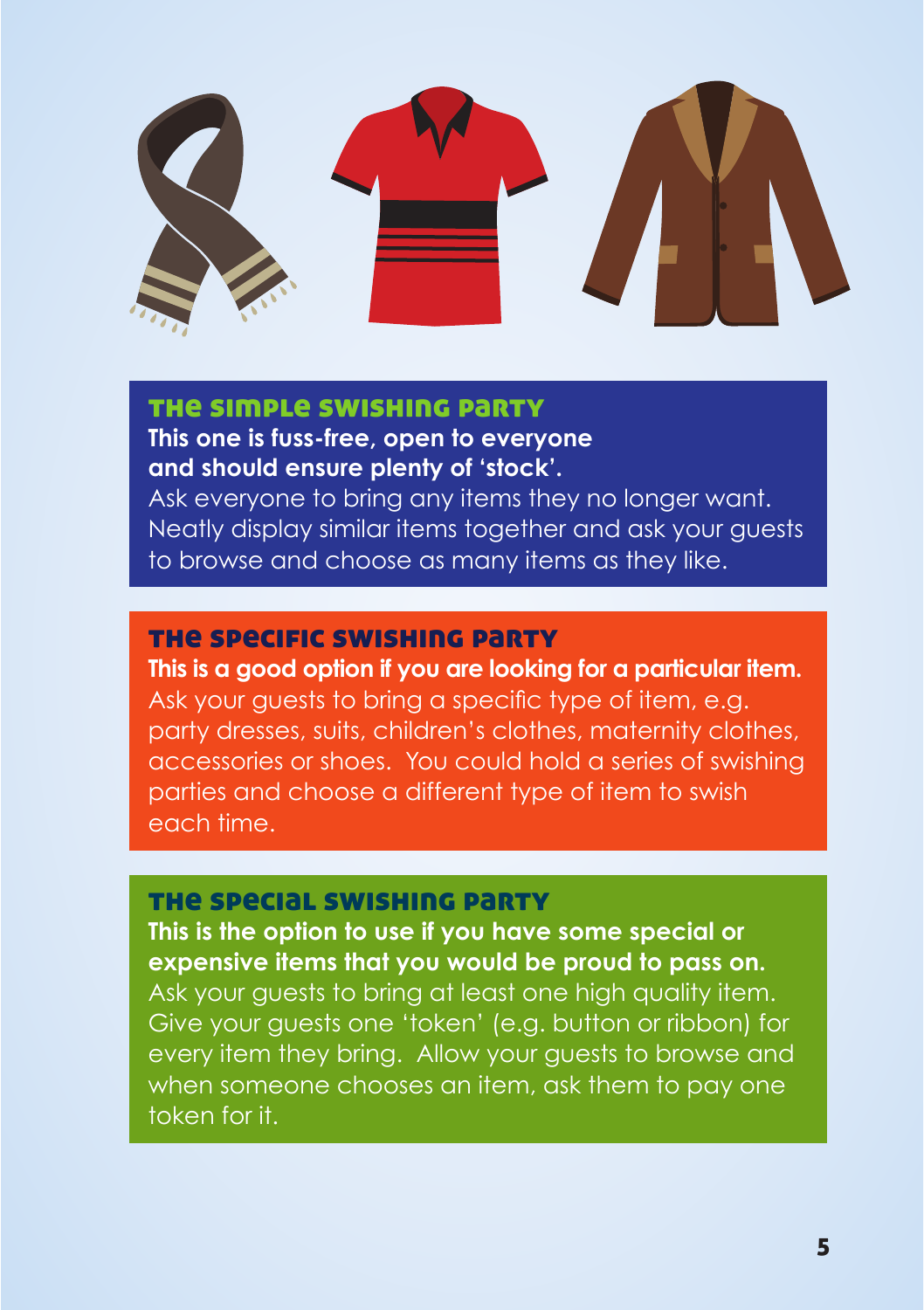# optional extras

Once you've decided on the basic structure of your party, there's no limit to the extra activities you can provide for your guests. Here are some ideas to keep your swishers smiling:

good at sewing repairs on the day.

If you know an aspiring makeup artist or style  $\overline{A}$  ask a consultant, ask if they friend who is would like to provide<br>and at sewing mini makeovers or to do minor style advice at<br>engins on the state of the party.

ith love from ...............................

W

Make a night of it – use your Saturday afternoon swish as a way to meet up and choose a new outfit before a big night out.

To complete the personal experience, provide home-made tags to label items.

You may decide to do this for all items, or just for special pieces that are donated.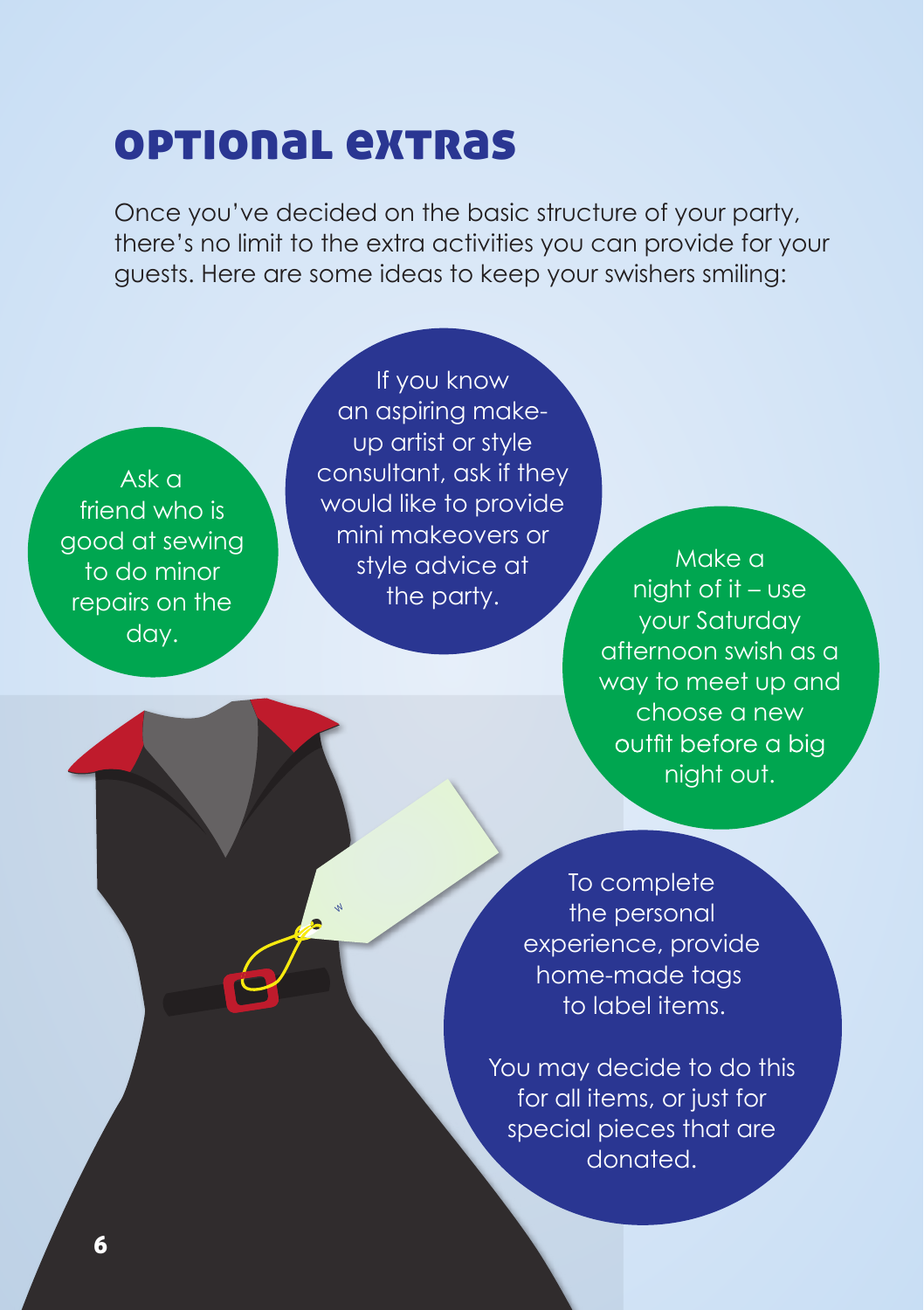## inviting your swishers

When your planning is underway, it's time to send out your invitations. Start talking to people as early as possible so that they can save the date, and spread the word (make it clear whether it is an invitation-only party, or whether your guests can bring friends).

Send the invitations via email or social media to save time and paper, or if you prefer, send them through the post.

Send a reminder a few days before the event asking people to get their pre-loved items ready and reminding them what they can bring.

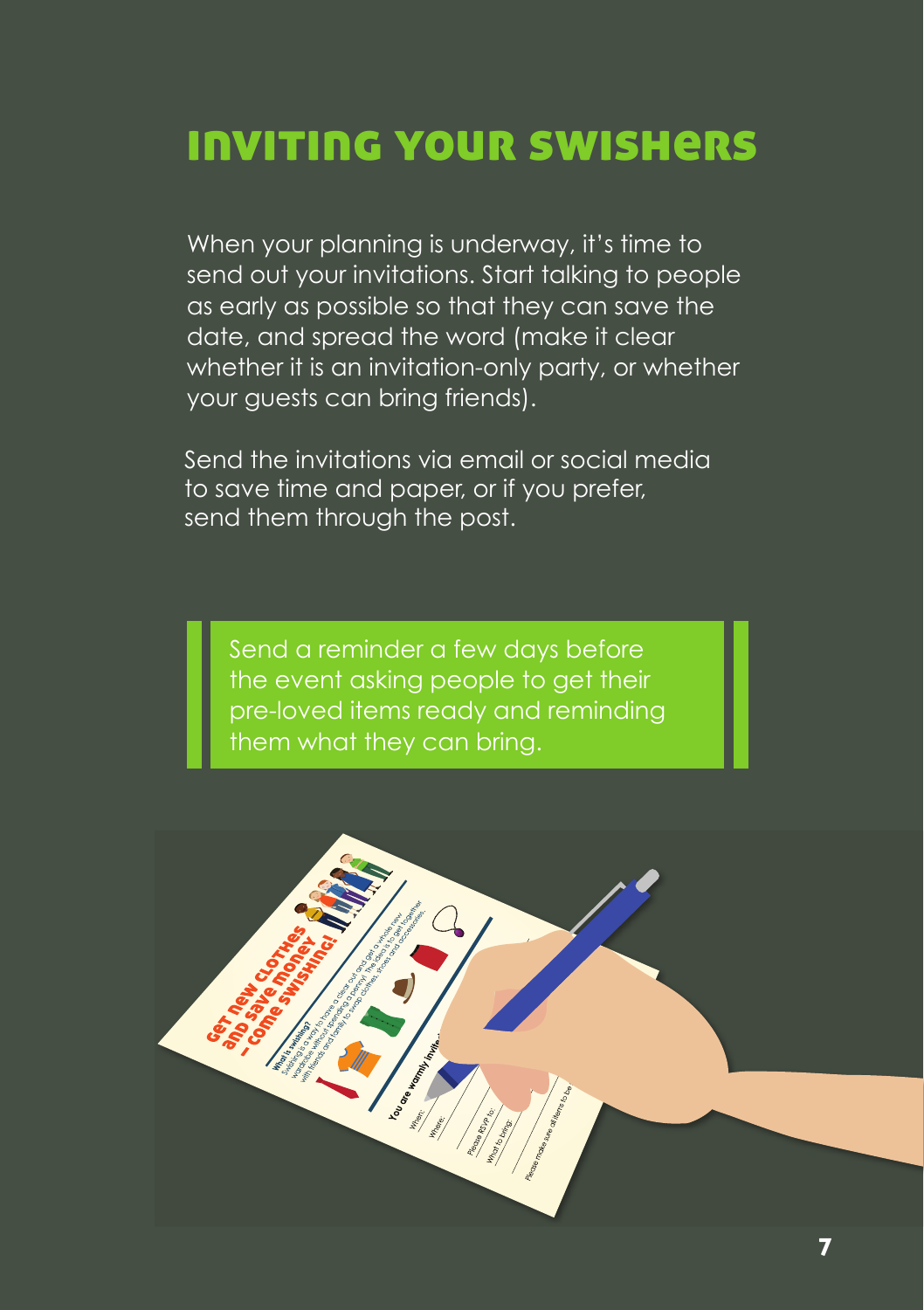# successful swishing

#### **Here are some top tips for a great swishing party:**

Make sure there is a mirror, and if possible, a changing area available.

Give a little introduction at the beginning of the party, explaining whether you will use a certain system, and set some ground rules.

Ask your guests to be polite and share, items are taken on a 'first come, first served' basis!

Have a camera ready on the day to take photos of people with their swished items.



tweet us @recycleLBH. We'd love to hear how your party goes, so send us your comments and share your party details and photos on our Facebook page **facebook/ wastepreventionhavering** or You can also contact us using our online form which can be found at **www.havering.gov.uk/ loveyourclothes.**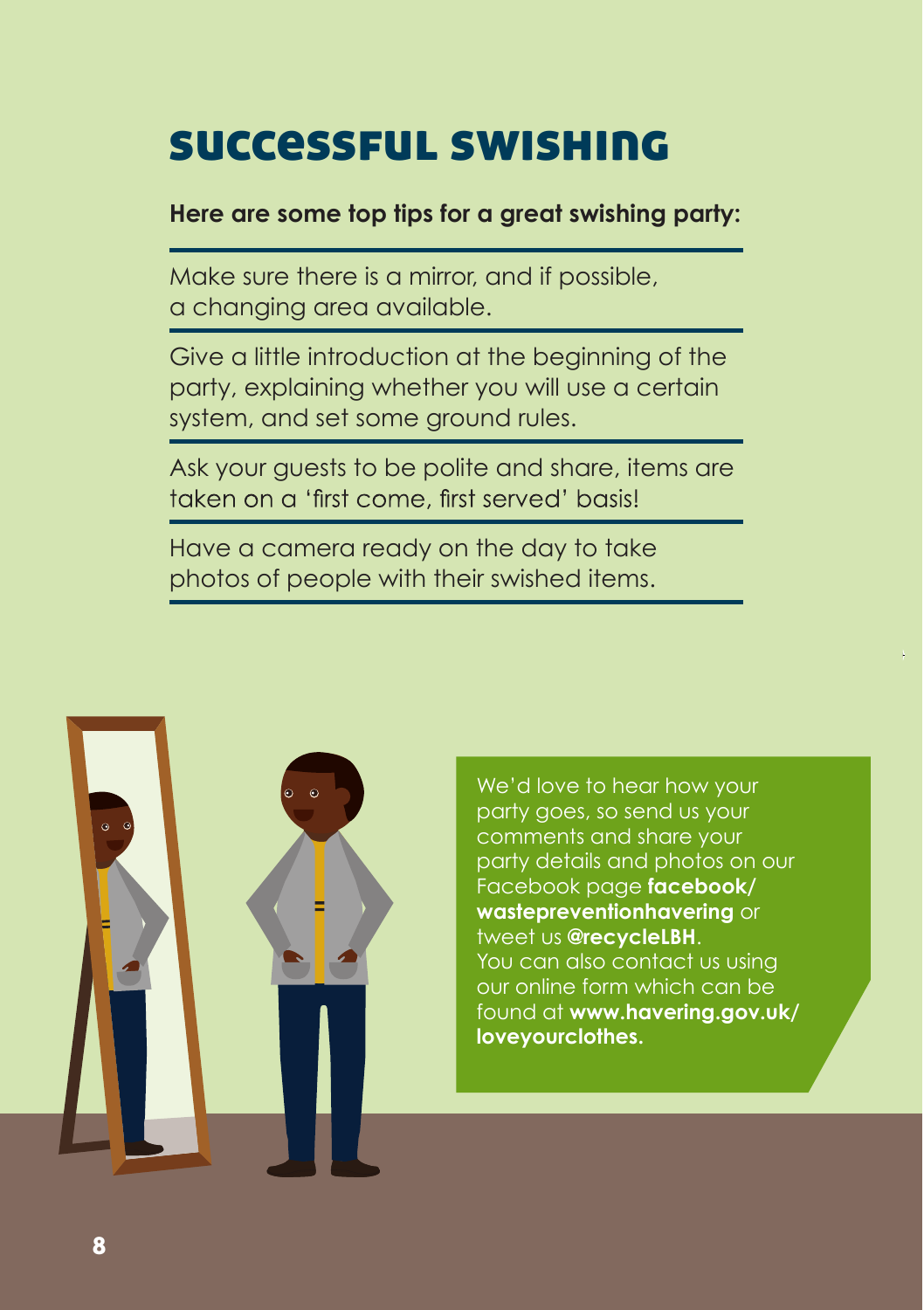**everything** you need to hold your own 'swishing' clothes swap party.

f